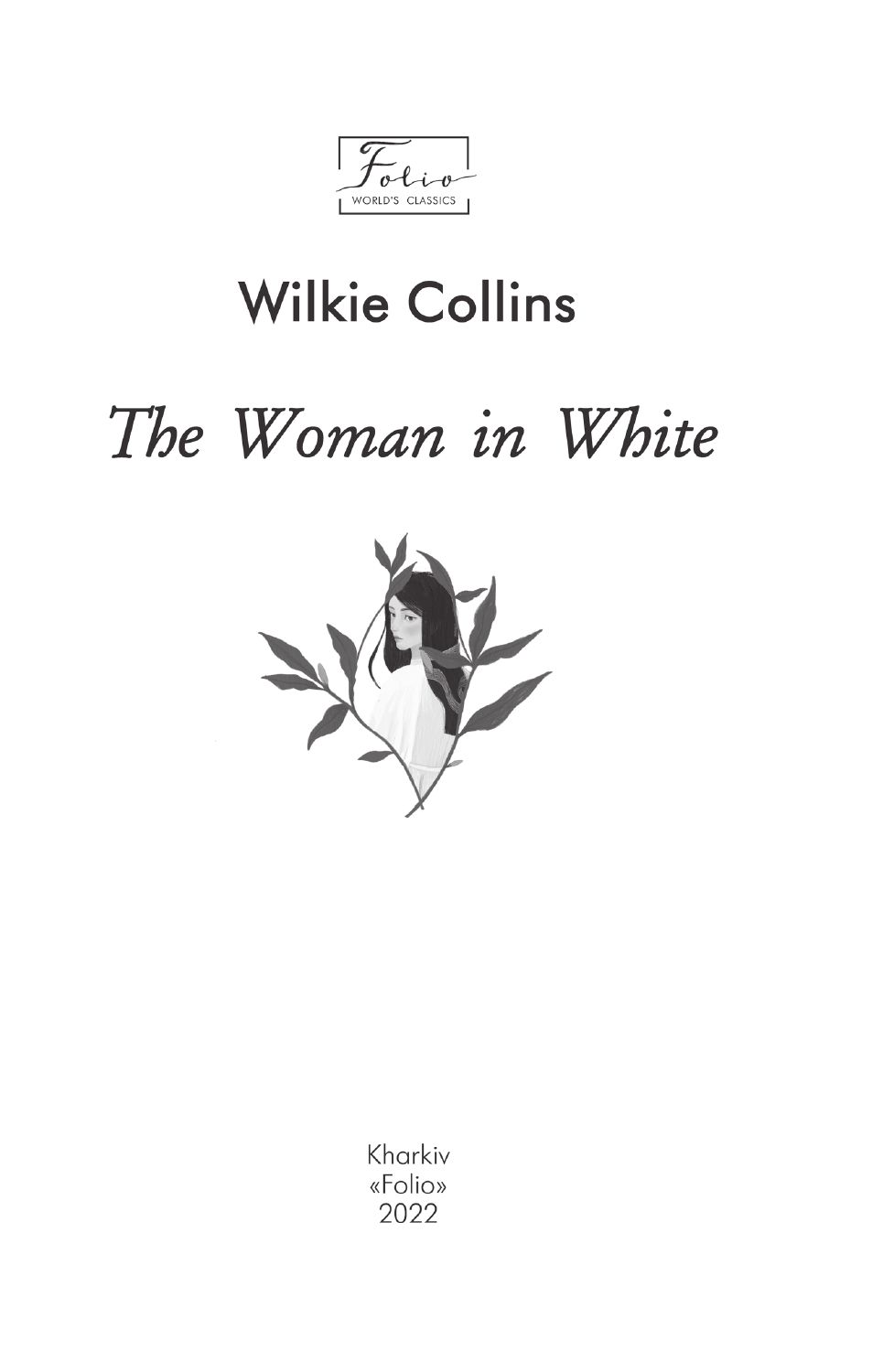#### **First Epoch**

#### THE STORY BEGUN BY WALTER HARTRIGHT *(of Clement's Inn, Teacher of Drawing)*

#### **I**

I his is the story of what a Woman's patience can endure, and what a Man's resolution can achieve.

If the machinery of the Law could be depended on to fathom every case of suspicion, and to conduct every process of inquiry, with moderate assistance only from the lubricating influences of oil of gold, the events which fill these pages might have claimed their share of the public attention in a Court of Justice.

But the Law is still, in certain inevitable cases, the preengaged servant of the long purse; and the story is left to be told, for the first time, in this place. As the Judge might once have heard it, so the Reader shall hear it now. No circumstance of importance, from the beginning to the end of the disclosure, shall be related on hearsay evidence. When the writer of these introductory lines (Walter Hartright by name) happens to be more closely connected than others with the incidents to be recorded, he will describe them in his own person. When his experience fails, he will retire from the position of narrator; and his task will be continued, from the point at which he has left it off, by other persons who can speak to the circumstances under notice from their own knowledge, just as clearly and positively as he has spoken before them.

Thus, the story here presented will be told by more than one pen, as the story of an offence against the laws is told in Court by more than one witness—with the same object, in both cases, to present the truth always in its most direct and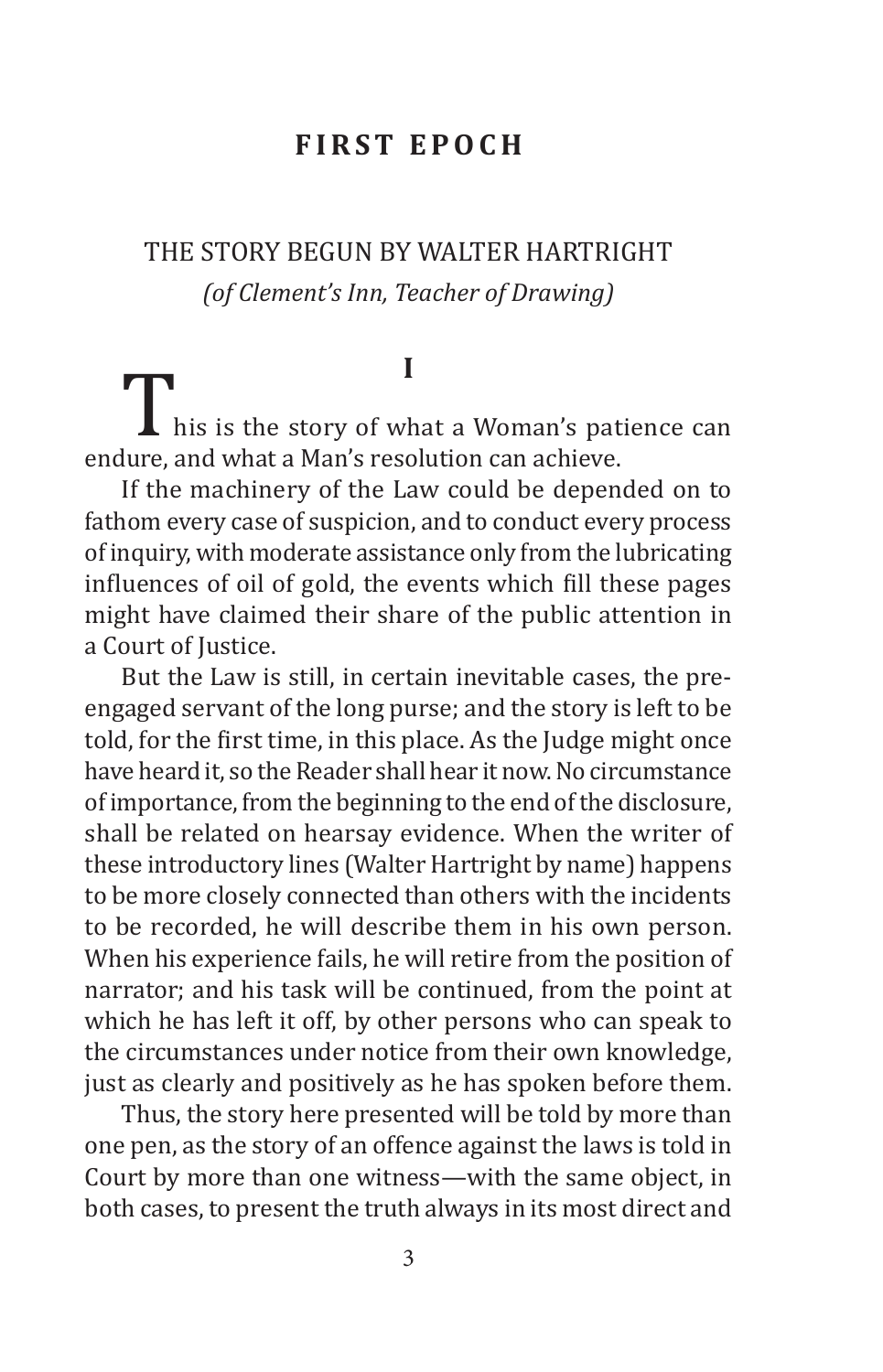most intelligible aspect; and to trace the course of one complete series of events, by making the persons who have been most closely connected with them, at each successive stage, relate their own experience, word for word.

Let Walter Hartright, teacher of drawing, aged twentyeight years, be heard first.

**II**<br>drawing to a close; and we, the weary pilgrims of the London<br>drawing to a close; and we, the weary pilgrims of the London pavement, were beginning to think of the cloud shadows on the corn fields, and the autumn breezes on the seashore.

For my own poor part, the fading summer left me out of health, out of spirits, and, if the truth must be told, out of money as well. During the past year I had not managed my professional resources as carefully as usual; and my extravagance now limited me to the prospect of spending the autumn economically between my mother's cottage at Hampstead and my own chambers in town.

The evening, I remember, was still and cloudy; the London air was at its heaviest; the distant hum of the street traffic was at its faintest; the small pulse of the life within me, and the great heart of the city around me, seemed to be sinking in unison, languidly and more languidly, with the sinking sun. I roused myself from the book which I was dreaming over rather than reading, and left my chambers to meet the cool night air in the suburbs. It was one of the two evenings in every week which I was accustomed to spend with my mother and my sister. So I turned my steps northward in the direction of Hampstead.

Events which I have yet to relate make it necessary to mention in this place that my father had been dead some years at the period of which I am now writing; and that my sister Sarah and I were the sole survivors of a family of five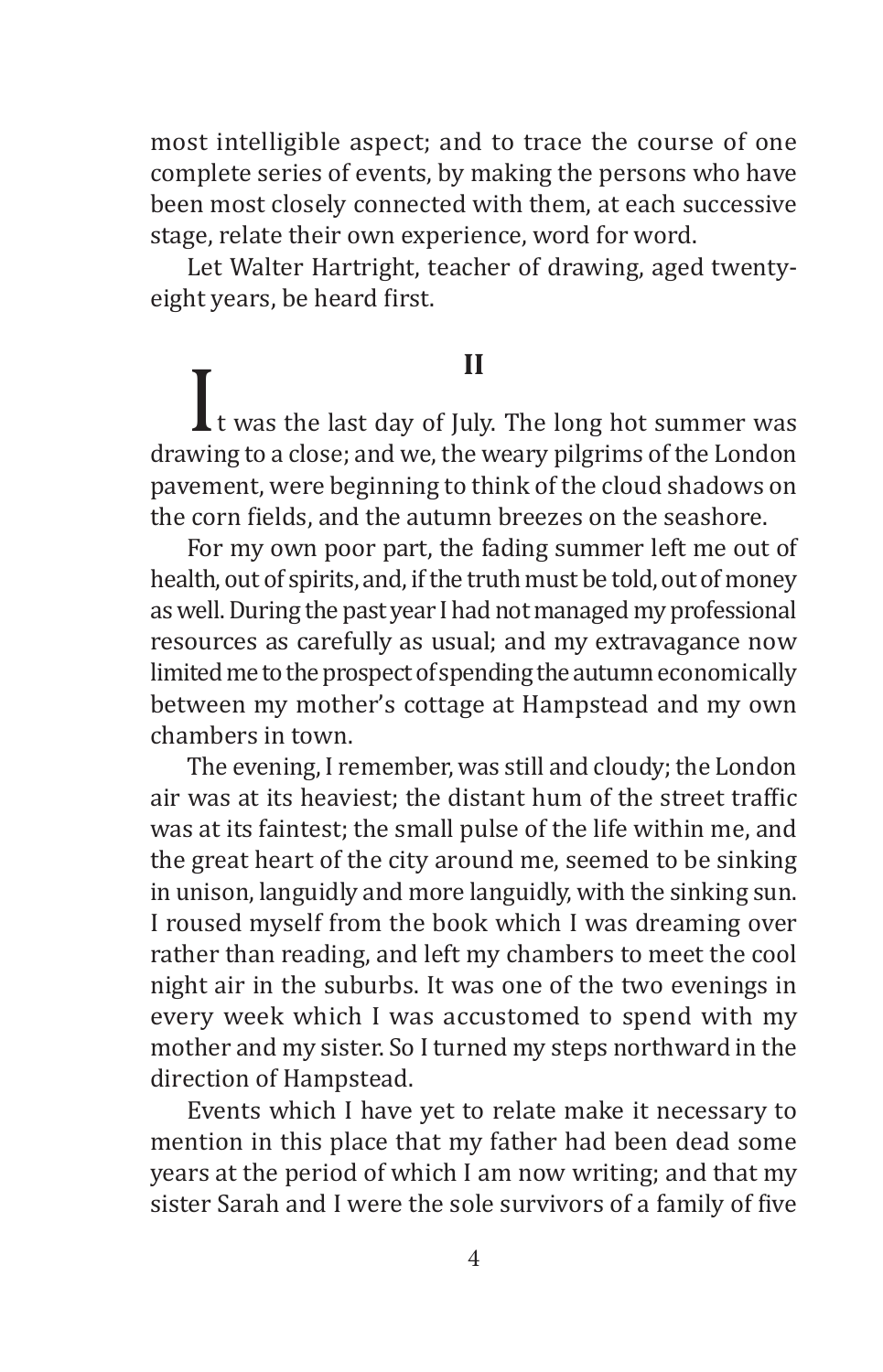children. My father was a drawing master before me. His exertions had made him highly successful in his profession; and his affectionate anxiety to provide for the future of those who were dependent on his labours had impelled him, from the time of his marriage, to devote to the insuring of his life a much larger portion of his income than most men consider it necessary to set aside for that purpose. Thanks to his admirable prudence and self-denial my mother and sister were left, after his death, as independent of the world as they had been during his lifetime. I succeeded to his connection, and had every reason to feel grateful for the prospect that awaited me at my starting in life.

The quiet twilight was still trembling on the topmost ridges of the heath; and the view of London below me had sunk into a black gulf in the shadow of the cloudy night, when I stood before the gate of my mother's cottage. I had hardly rung the bell before the house door was opened violently; my worthy Italian friend, Professor Pesca, appeared in the servant's place; and darted out joyously to receive me, with a shrill foreign parody on an English cheer.

On his own account, and, I must be allowed to add, on mine also, the Professor merits the honour of a formal introduction. Accident has made him the starting point of the strange family story which it is the purpose of these pages to unfold.

I had first become acquainted with my Italian friend by meeting him at certain great houses where he taught his own language and I taught drawing. All I then knew of the history of his life was, that he had once held a situation in the University of Padua; that he had left Italy for political reasons (the nature of which he uniformly declined to mention to anyone); and that he had been for many years respectably established in London as a teacher of languages.

Without being actually a dwarf—for he was perfectly well proportioned from head to foot—Pesca was, I think,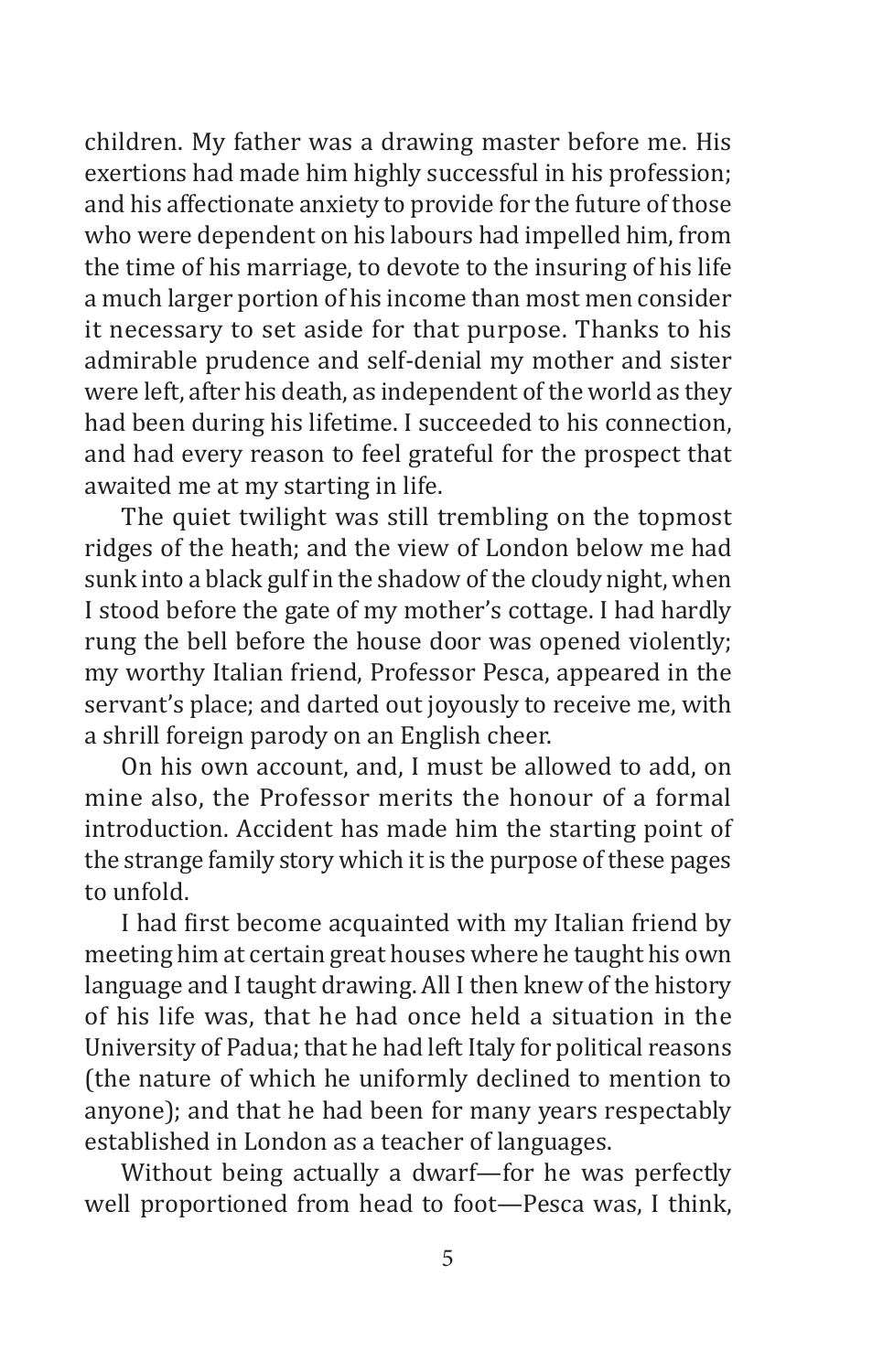#### THE STORY CONTINUED BY VINCENT GILMORE *(of Chancery Lane, Solicitor)*

#### **I**

 $\blacksquare$  write these lines at the request of my friend, Mr. Walter Hartright. They are intended to convey a description of certain events which seriously affected Miss Fairlie's interests, and which took place after the period of Mr. Hartright's departure from Limmeridge House.

There is no need for me to say whether my own opinion does or does not sanction the disclosure of the remarkable family story, of which my narrative forms an important component part. Mr. Hartright has taken that responsibility on himself, and circumstances yet to be related will show that he has amply earned the right to do so, if he chooses to exercise it. The plan he has adopted for presenting the story to others, in the most truthful and most vivid manner, requires that it should be told, at each successive stage in the march of events, by the persons who were directly concerned in those events at the time of their occurrence. My appearance here, as narrator, is the necessary consequence of this arrangement. I was present during the sojourn of Sir Percival Glyde in Cumberland, and was personally concerned in one important result of his short residence under Mr. Fairlie's roof. It is my duty, therefore, to add these new links to the chain of events, and to take up the chain itself at the point where, for the present only Mr. Hartright has dropped it.

I arrived at Limmeridge House on Friday the second of November.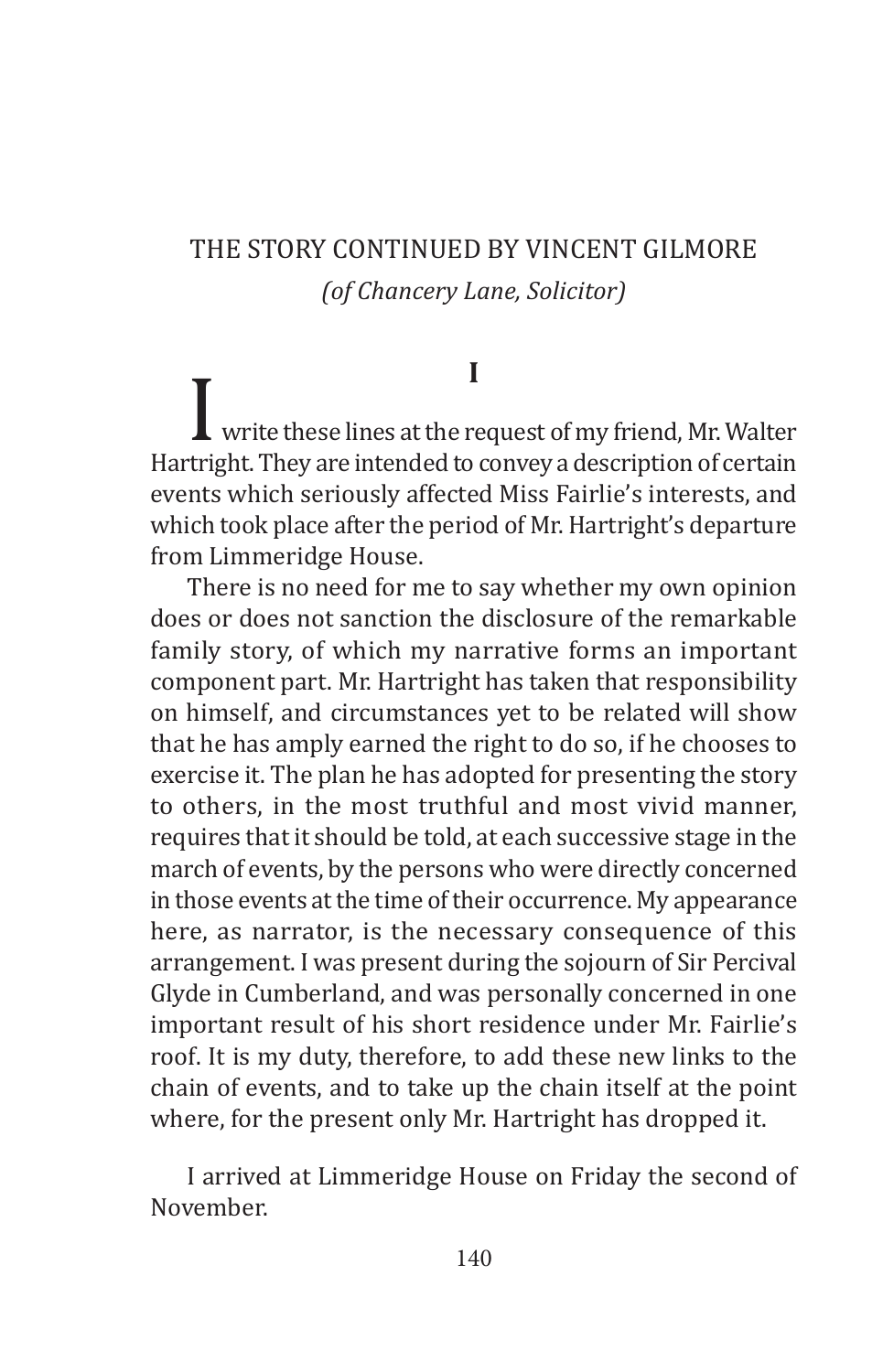#### **T h e s econd epoch**

#### THE STORY CONTINUED BY MARIAN HALCOMBE

### **I** BLACKWATER PARK, HAMPSHIRE.

*June 11th, 1850*.—Six months to look back on—six long, lonely months since Laura and I last saw each other!

How many days have I still to wait? Only one! Tomorrow, the twelfth, the travellers return to England. I can hardly realise my own happiness—I can hardly believe that the next four-and-twenty hours will complete the last day of separation between Laura and me.

She and her husband have been in Italy all the winter, and afterwards in the Tyrol. They come back, accompanied by Count Fosco and his wife, who propose to settle somewhere in the neighbourhood of London, and who have engaged to stay at Blackwater Park for the summer months before deciding on a place of residence. So long as Laura returns, no matter who returns with her. Sir Percival may fill the house from floor to ceiling, if he likes, on condition that his wife and I inhabit it together.

Meanwhile, here I am, established at Blackwater Park, "the ancient and interesting seat" (as the county history obligingly informs me) "of Sir Percival Glyde, Bart.," and the future abiding place (as I may now venture to add on my account) of plain Marian Halcombe, spinster, now settled in a snug little sitting room, with a cup of tea by her side, and all her earthly possessions ranged round her in three boxes and a bag.